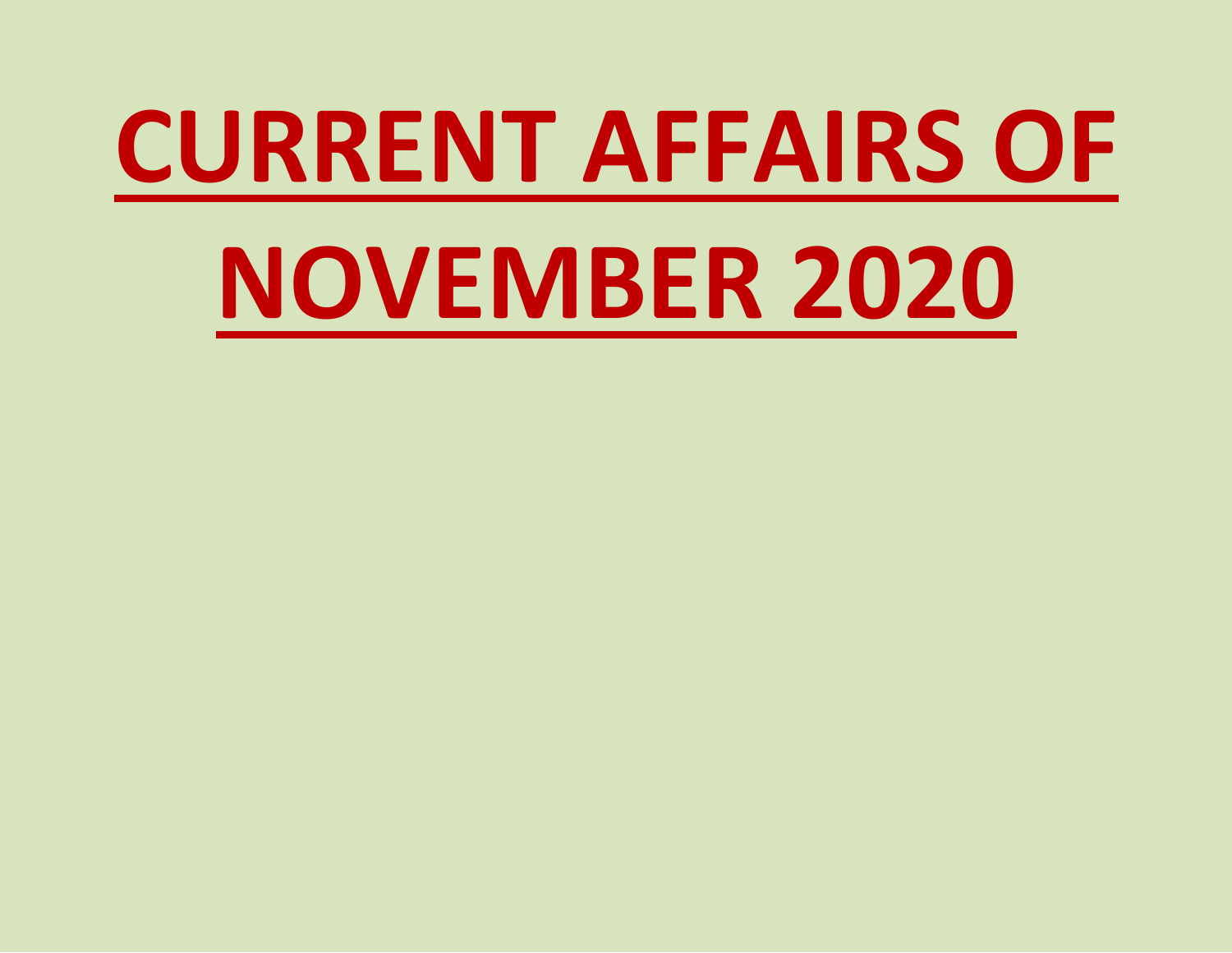# **Awards**

The Scottish author who has been awarded the Booker Prize 2020 for his debut novel Shuggie Bain – **Douglas Stuart**

The award instituted by AICTE to encourage awareness about various social issues among women is named – **Lilavati Award**

The State which has been awarded the Best State Award in the National Water Awards 2019, presented by the Vice-President Shri Venkaiah Naidu – **Tamil Nadu**

The Malayalam author who has been chosen for the 2020 JCB Prize for Literature for his debut novel Moustache – **S Hareesh**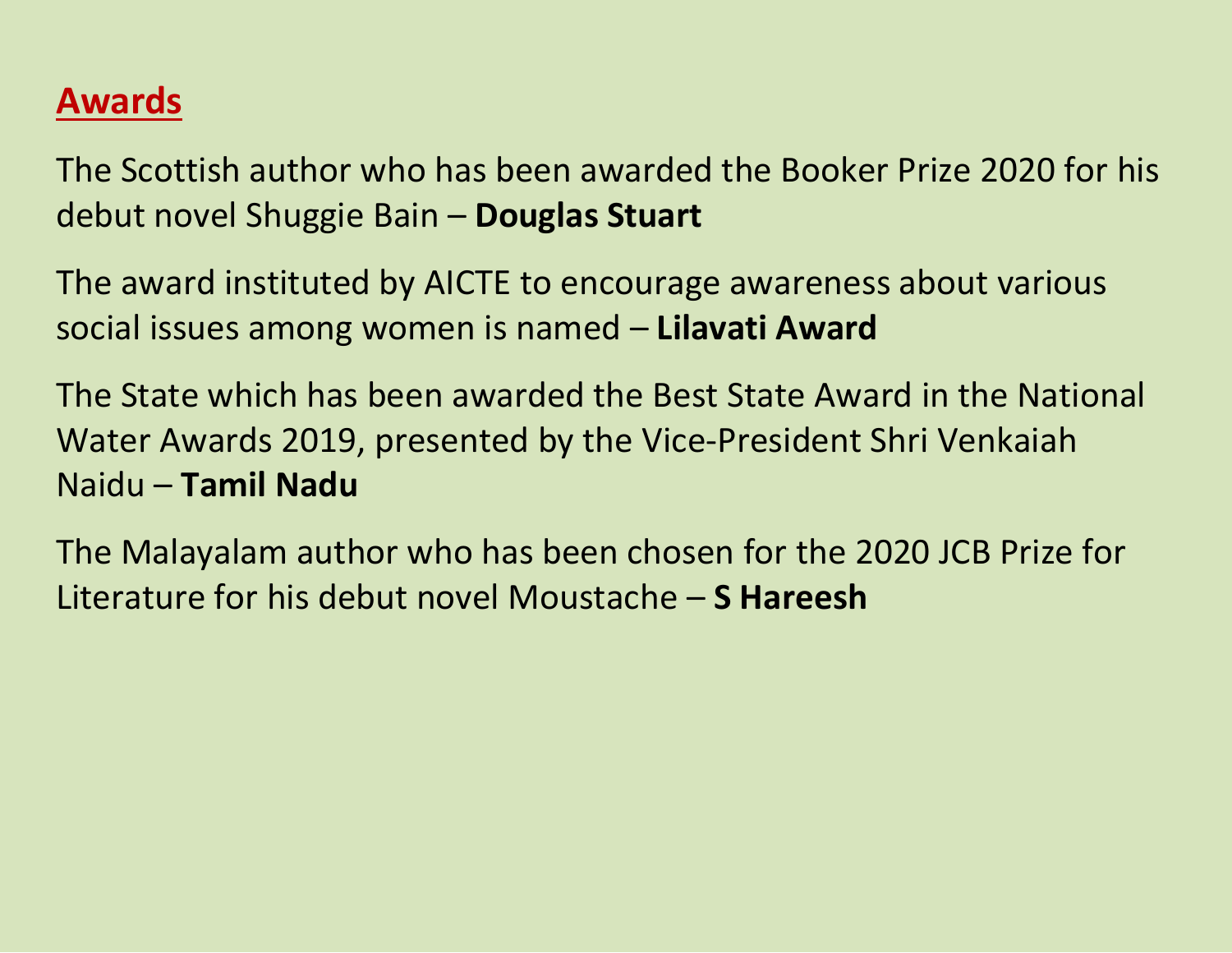# **Defence**

The hypersonic cruise missile test-fired by Russia from its frigate Admiral Gorshkov in the Arctic is named – **Tsirkon**

The 2nd edition of India, Singapore and Thailand Trilateral Maritime Exercise being held from 21 to 22 November 20 in Andaman Sea is named – **SITMEX-20**

The 27th edition of India - Singapore Bilateral Maritime Exercise scheduled from 23 to 25 November 2020 in Andaman Sea – **SIMBEX 2020**

The joint tri-service exercise conducted by armed forces at Teressa Island in the Nicobar islands from 03 to 05 November 2020 was named – **Bull Strike**

The joint naval exercise conducted by Indian, Japanese, United States and Australian navies offVisakhapatnam in Bay of Bengal is named – **Exercise Malabar**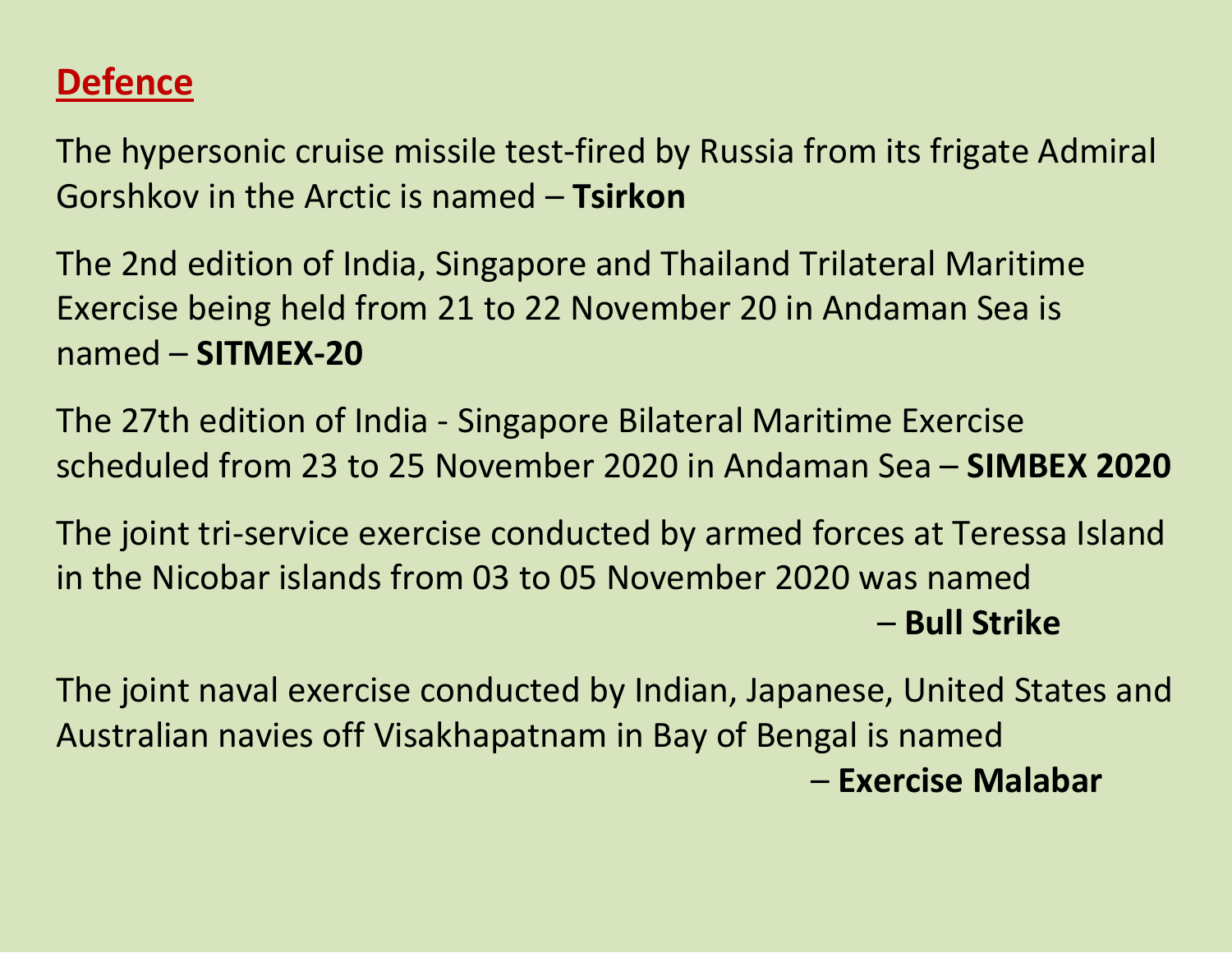# **Persons**

The veteran Congress leader and 8 times Member of Parliament from Gujarat who passed away on 25.11.2020 – **Shri Ahmed Patel**

The former and longest serving Chief Minister of Assam who passed away on 23 Nov 20, due to COVID-19 induced complications – **Shri Tarun Gogoi**

The former and first Governor of Goa and also a well-known author who passed away on 18.11.2020 – **Mrs. Mridula Sinha**

The well-known film actor from Bollywood who has been appointed as the State Icon of Punjab by the Election Commission of India – **Sonu Sood**

The Prime Minister of Bahrain since 1971 and also the longest serving Prime Minister in the world who passed away on 11.11.2020

– **Prince Khalifa bin Salman Al Khalifa**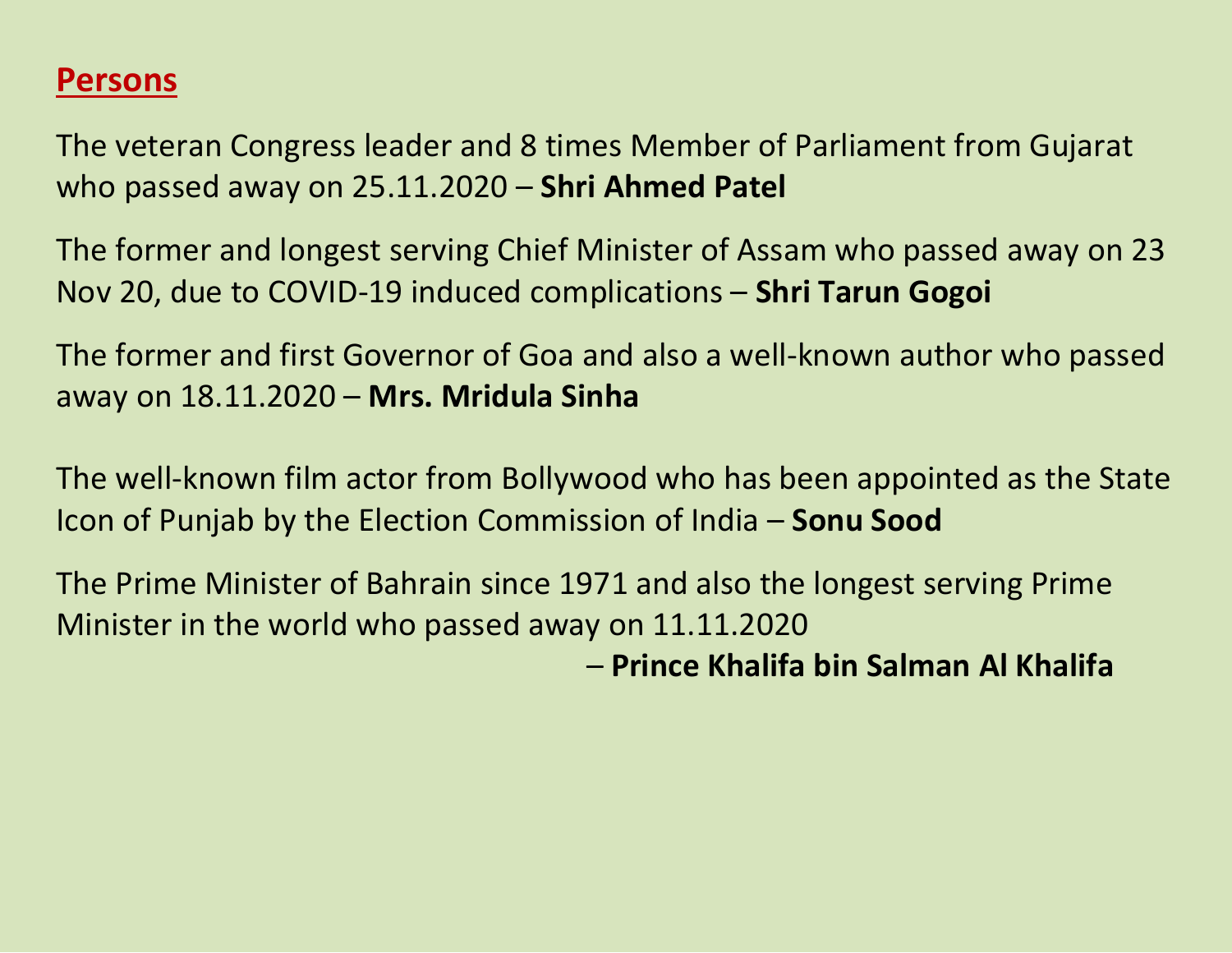#### **Places**

The place in Uttarakhand where India's first Moss Garden has been inaugurated with around 30 species of moss – **Nainital**

The lake in Agra which has been chosen as a wetland site of international importance under the Ramsar conservation treaty – **Keetham lake**

The lake in Maharashtra's Buldhana district which has been chosen as a wetland site of international importance under the Ramsar conservation treaty – **Lonar lake**

The place in Gujarat between which Ro-Pax ferry service was inaugurated by the Prime Minister Shri Narendra Modi – **Hazira and Ghogha**

The country which has officially withdrawn from the Paris climate accord, one year after it had notified its decision – **United States**

The place at which India's first solar power driven miniature train was inaugurated by Chief Minister Pinarayi Vijayan – **Veli tourist village**, **Kerala**

The Agriculture Minister of Tamil Nadu who passed away due to Covid-19 on 31.10.2020 – **Shri R. Doraikkannu**

The renowned violinist, recipient of Padma Bhushan (1992), Sangeet Natak Akademi Award (1974), who passed away on 02.11.2020 – **T.N. Krishnan**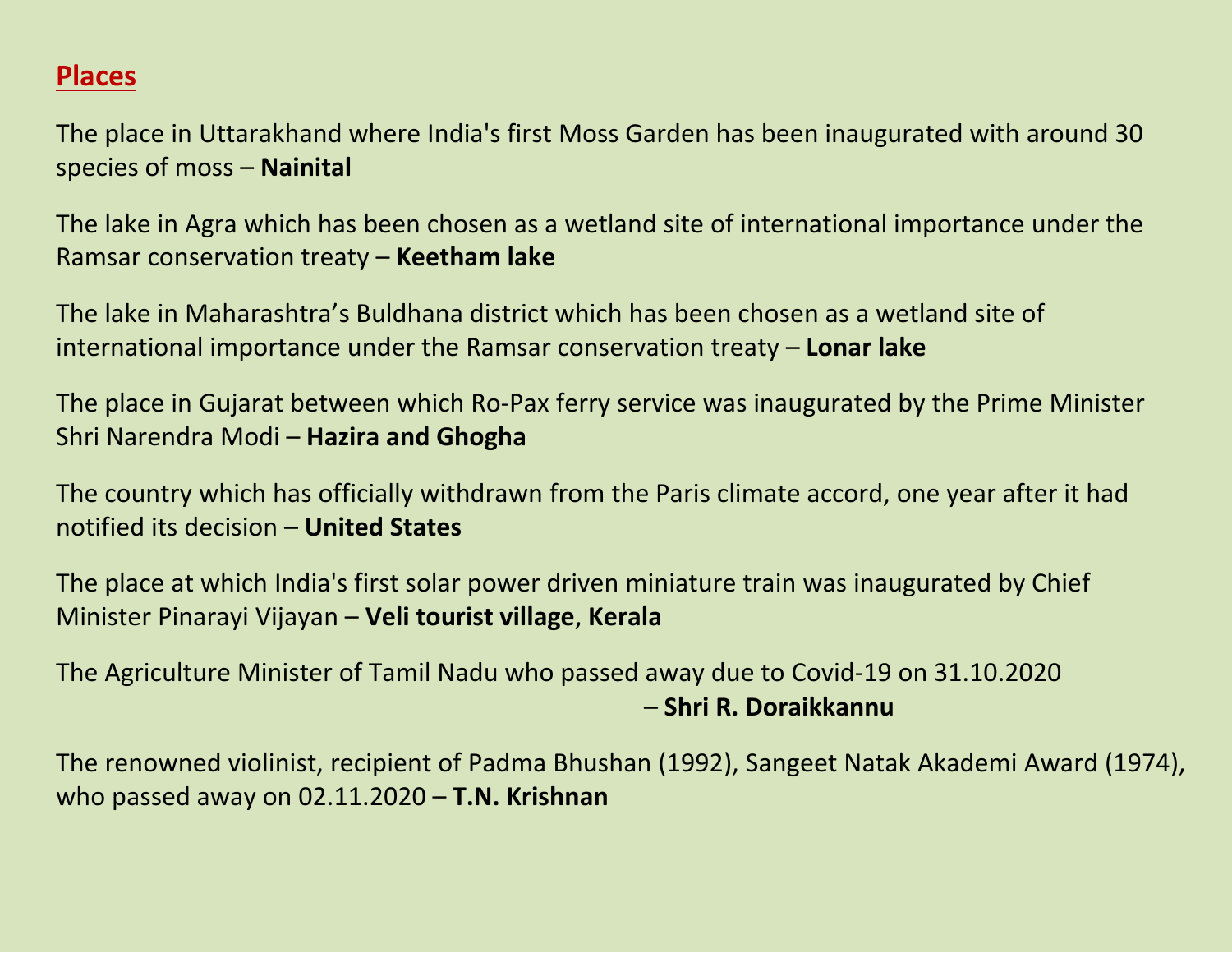#### **Events and themes**

The theme of the 15th G-20 Summit held on 21 and 22.11.2020 under the leadership of Saudi Arabia in virtual format – **Realizing Opportunities of 21st Century for All**

The theme of 12th BRICS Summit hosted virtually by Russia on 17 November 2020 – **Global Stability, Shared Security and Innovative Growth**

The theme of the 5th National Ayurveda Day 2020 observed on 13 Novemer 2020 – **Ayurveda for COVID-19 Pandemic**

#### **Miscellaneous**

The severe cyclonic storm which formed in the Bay of Bengal and affected Puducherry, Tamil Nadu and Andhra Pradesh was named – **Nivar** China's first domestically developed nuclear reactor with a capacity of generating 10 billion kilowatt-hours of electricty which was connected to the national grid is named – **Hualong One**

The bank with which the amalgamation of Lakshmi Vilas Bank has been approved by Union Cabinet – **DBS Bank India Ltd**

The World's first scientoon book written by Dr Pradeep Srivastava and released by UP Governor, Ms. Anandi Ben is named – **Bye Bye Corona**

The tiger reserve in Madhya Pradesh which has been declared a UNESCO Biosphere Reserve by the international organisation – **Panna Tiger Reserve**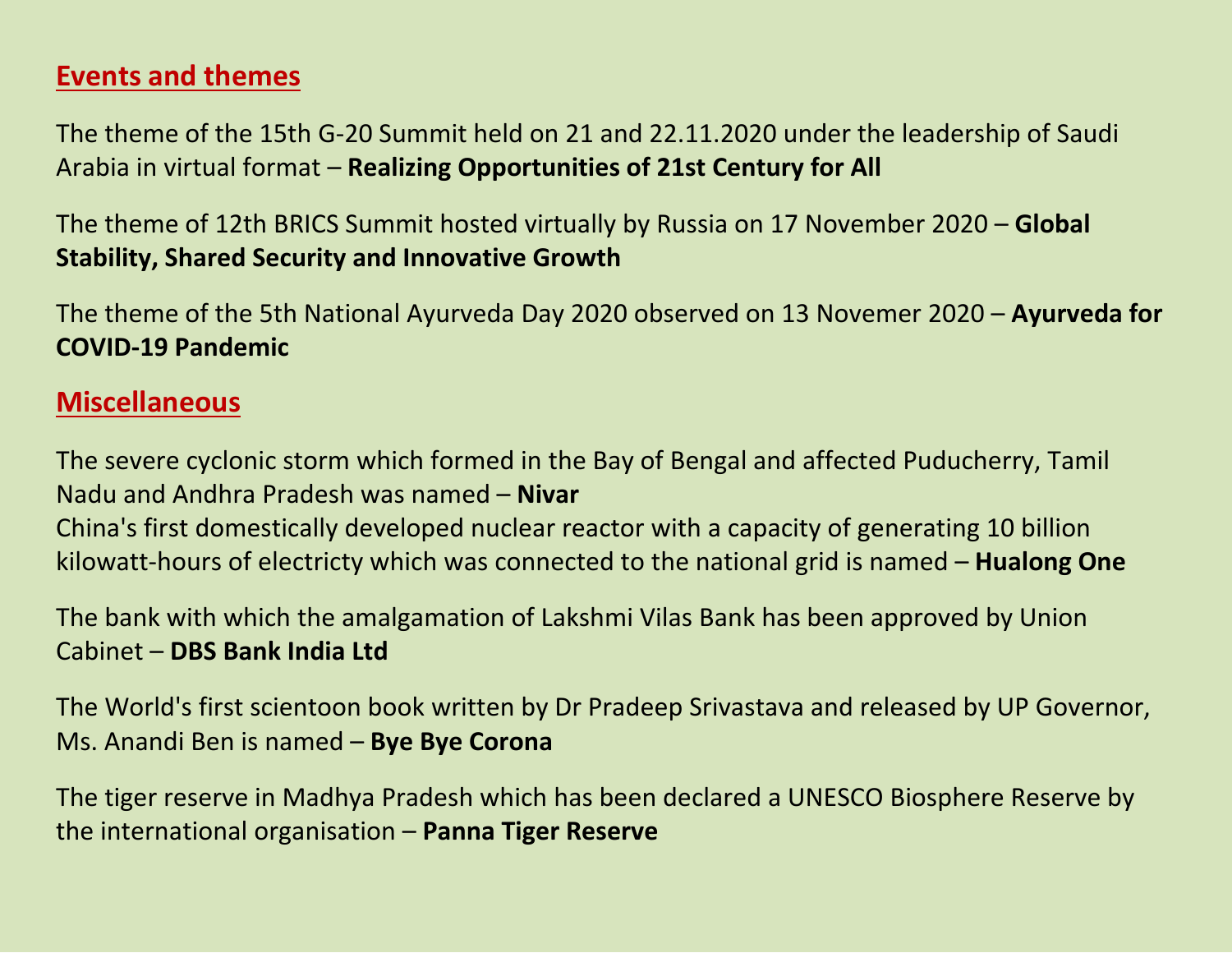## **Public Affairs Index 2020**

#### **Best Performing Large States**

1. Kerala (1.388 PAI Index point), 2. Tamil Nadu (0.912), 3. Andhra Pradesh (0.531) and 4. Karnataka

(0.468)

#### **Worst Performing Large States**

1. Uttar Pradesh (-1.461), 2. Odisha (-1.201) and 3. Bihar (-1.158)

#### **Best Performing Small States**

1. Goa (1.745), 2. Meghalaya (0.797) and 3. Himachal Pradesh (0.725).

#### **Worst Performing Small States**

1. Manipur (-0.363), 2. Delhi (-0.289) and 3. Uttarakhand (-0.277)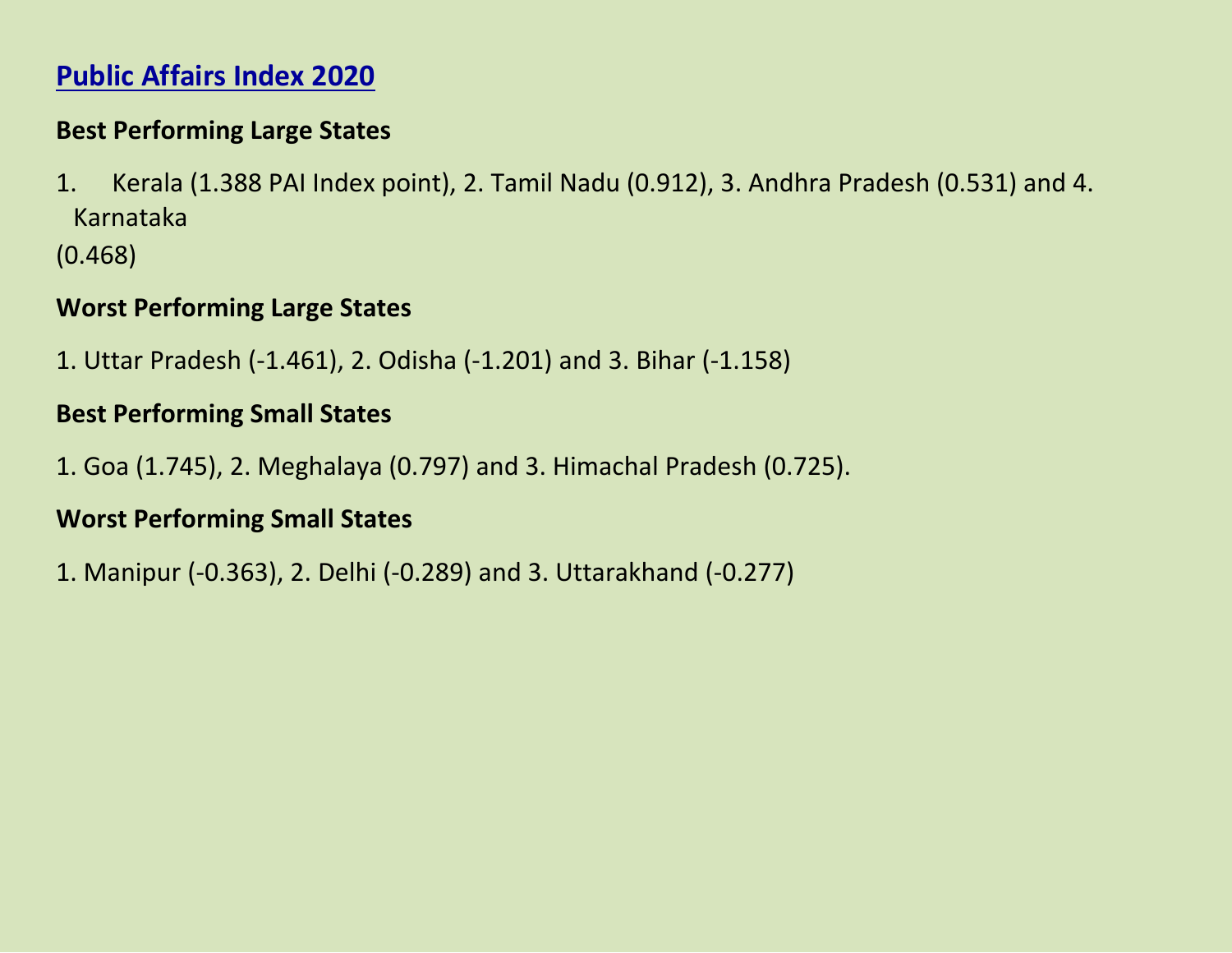#### **Indian Premier League 2020**

Held from 19.09.2020 to 10.11.2020

Venue: United Arab Emirates

Champions: **Mumbai Indians** (5th title)

Runners-up: **Delhi Capitals**

Most runs (Orange cap): **KL Rahul** (Kings XI Punjab)

Most Wickets (Purple cap) : **Kagiso Rabada** (Delhi Capitals)

Most valuable player: **Jofra Archer** (Rajasthan Royals)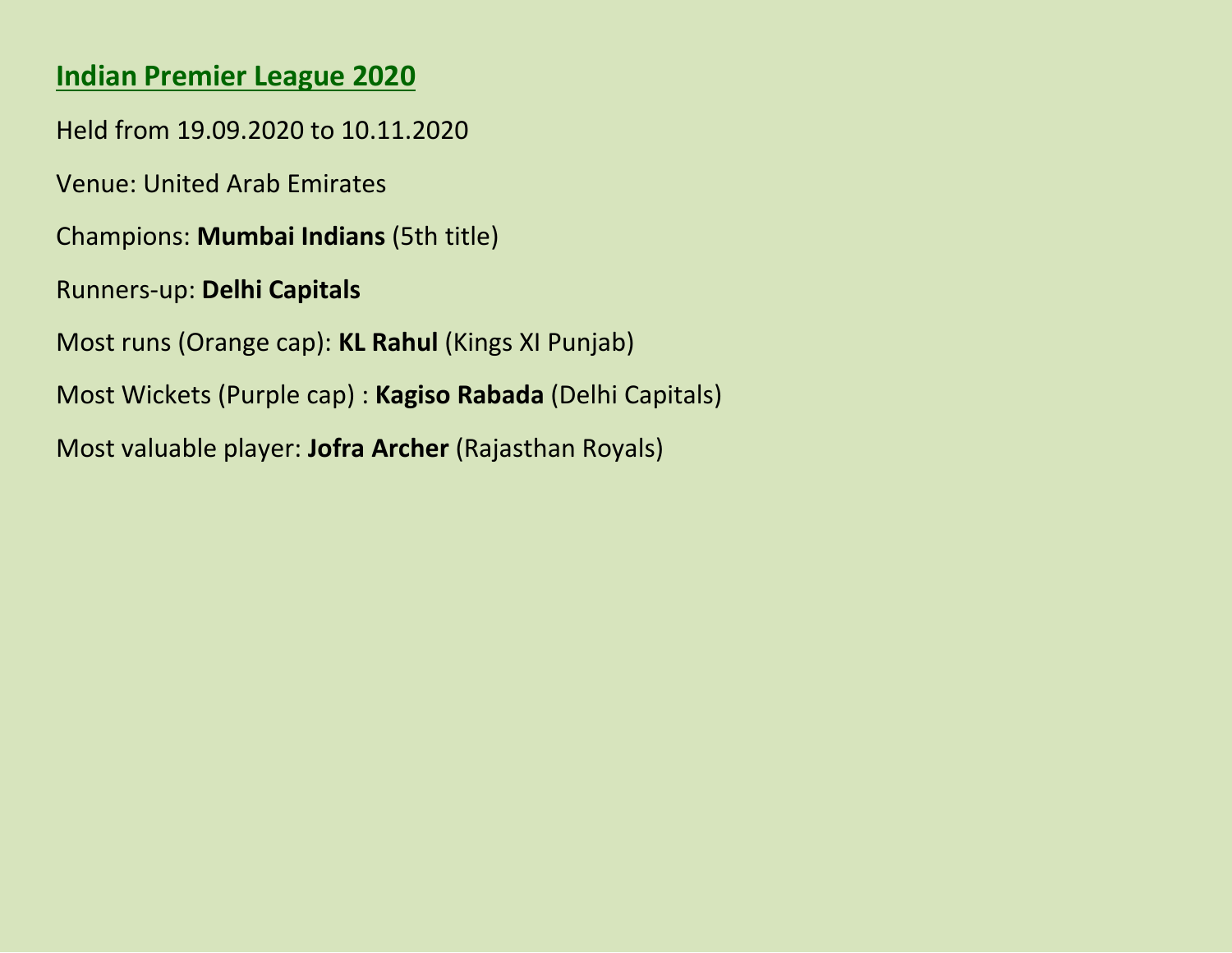#### **Important Days of November**

**World Tsunami Awareness Day**: 05 November 2019 Designated by : United Nations General Assembly First Observed in: 2016 **World Science Day for Peace and Development**: 10 November Designated by : UNESCO Theme: Science for and with Society in dealing with global pandemic First Observed in: 2001 **World Pneumonia Day**: 12 November Designated by : WHO First Observed in: 2009 **World Diabetes Day**: 14 November Designated by : International Diabetes Federation Theme: The Nurse and Diabetes

First Observed in: 1991 by IDF, adopted by UN in 2006

#### **International Day for Tolerance**: 16 November

Designated by : United Nations General Assembly First observed in : 1995

#### **World Toilet Day**: 19 November

Designated by : World Toilet Organisation

Theme: Sustainable Sanitation and Climate Change

First Observed in: 2001 by World Toilet Organisation and accepted by UN in 2013

**World Philosophy Day**: (3rd Thursday of Nov) 19 November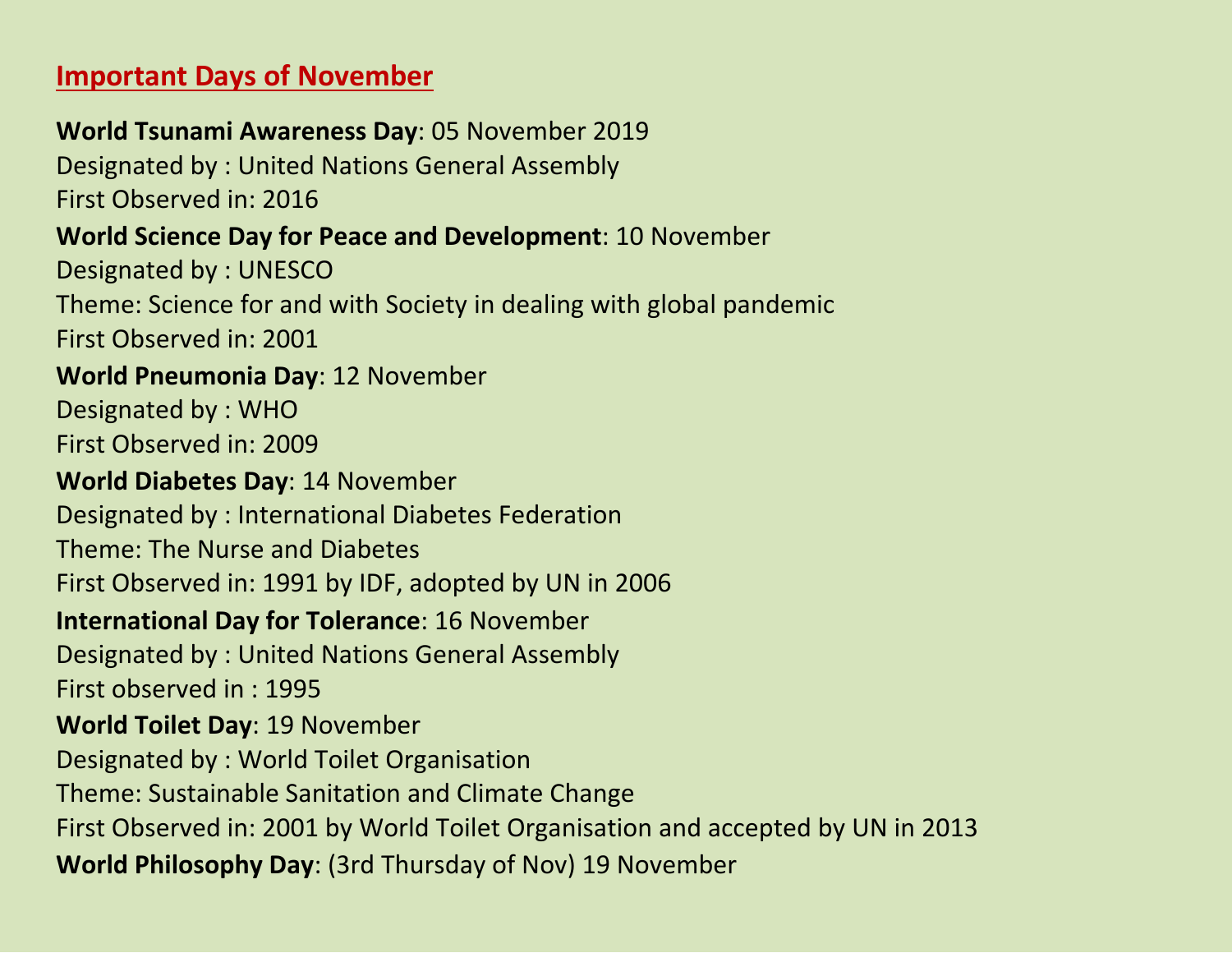Designated by : UNESCO First Observed in: 2002 **World Childrens' Day**: 20 November Designated by : UN General Assembly Day established in: 1954 **World Television Day**: 21 November Designated by : UN General Assembly Day established in: 1997 **World Fisheries Day**: 21 November Designated by : World Fisheries Forum First Observed in: 1997 **International Day for Elimination of Violence against Women**: 25 November Designated by : United Nations General Assembly Theme: Orange the World: Fund, Respond, Prevent, Collect First Observed in: 2000 **National Milk Day**: 26 November Designated by : Indian Dairy Association Occasion: Birth anniversary of Dr. Verghese Kurien First Observed in: 2014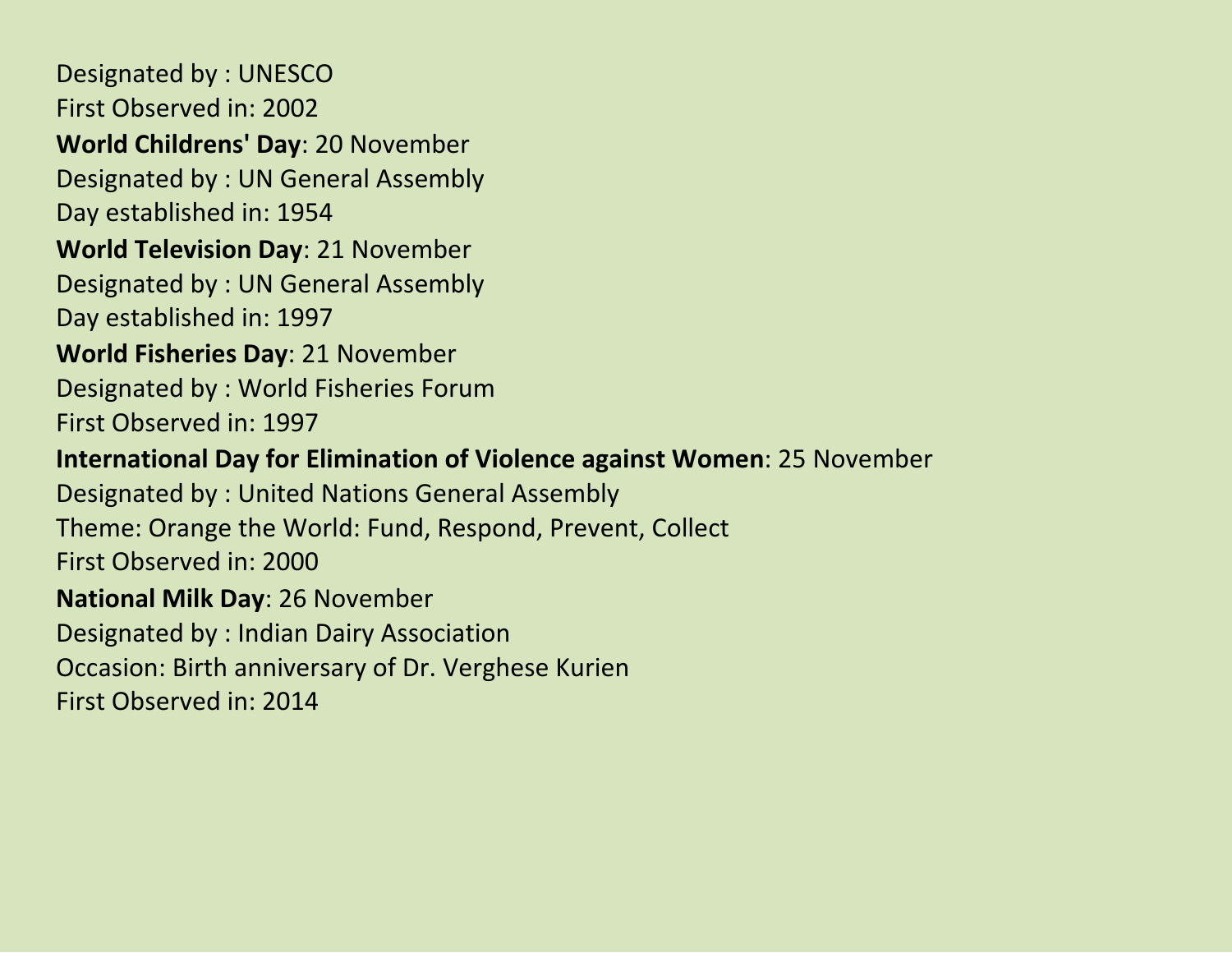#### **Diego Armando Maradona (Born 30.10.1960; Passed away 25.11.2020)**

#### Argentine footballer

Clubs played for: Argentinos Juniors, Boca Juniors, Barcelona, Napoli, Sevilla, and Newell's Old Boys

#### Points to remember

- He made his international debut at the age of 17 in 1977 against Hungary.
- Won the Golden Ball at both the FIFA U-20 World Cup (1979) and FIFA World Cup (1986)
- Argentina won the 1986 FIFA World Cup under his captaincy.
- He played in World Cups of 1982, 1986, 1990, and 1994.
- He scored 34 international goals in 91 appearances.
- He and Pele were jointly awarded the Player of the Century by FIFA in 2000.
- He was given the nickname "El Pibe de Oro" ("The Golden Kid").
- His autobiography titled I am the Diego was released in 2000.

#### **World Fisheries Day - 21.11.2020**

Best Performing States awarded by Government of India for 2019-20

- 1. Odisha (amongst Marine states)
- 1. Uttar Pradesh (amongst Inland states)
- 1. Assam (amongst Hilly and NE states)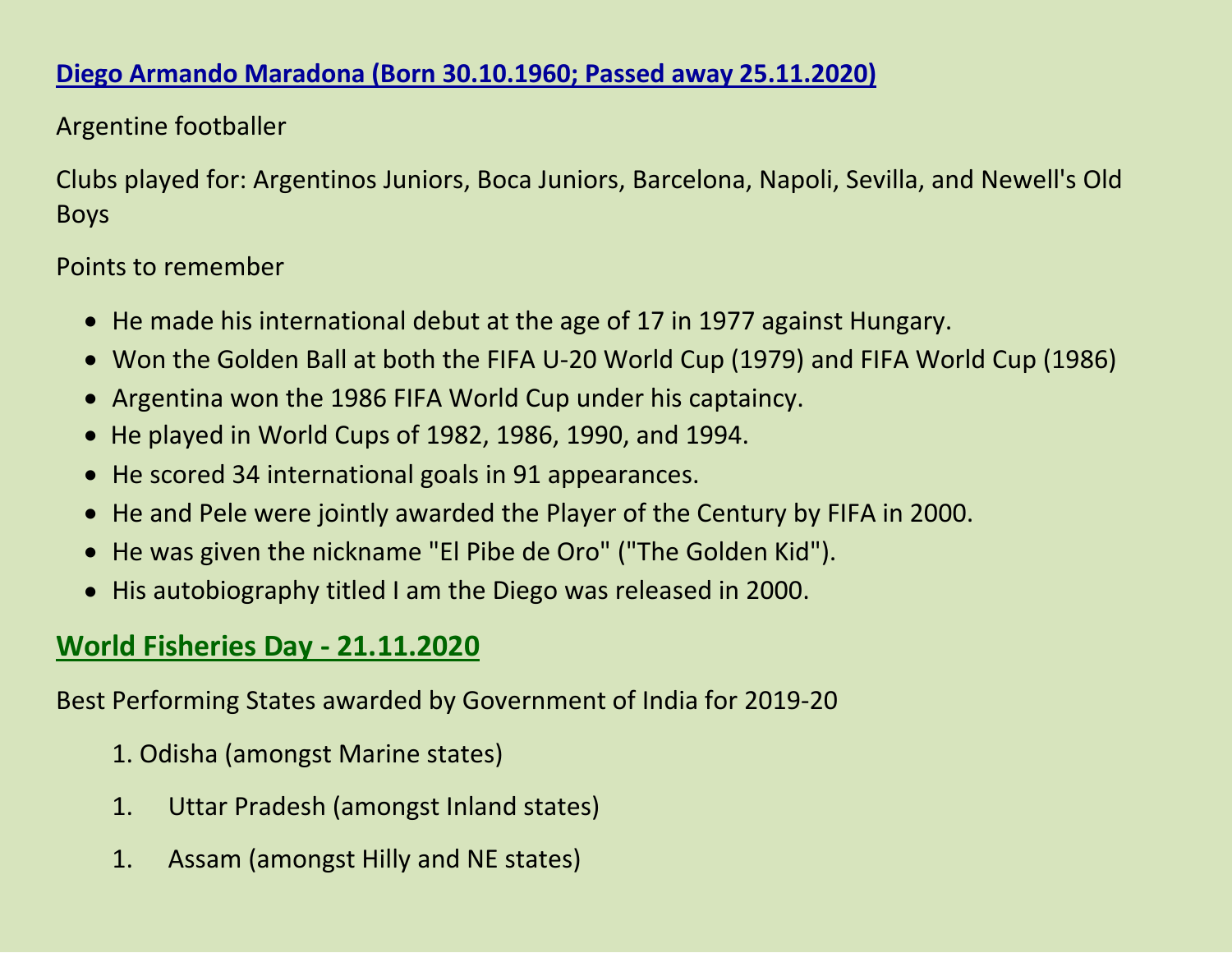#### **Soumitra Chatterjee (Born 19.01.1935; Passed away 15.11.2020)**

Indian film actor, director, playwright, writer and poet.

Notable films: Abhijan**, Charulata, Aranyer Din Ratri, AshaniSanket, Sonar Kella, Joi Baba Felunath,**

#### **Hirak RajarDeshe, Ghare Baire Shakha Proshakha and Ganashatru**

Awards:Sangeet Natak Akademi Award (1998); Commandeur de l'Ordre des Arts et des Lettres by France (1999);

Padma Bhushan (2004); Sangeet Natak Akademi Tagore Ratna (2012); Chevalier of Legion d'Honneur by France (2018);

National Film Awards (1991, 2000, 2006); Dadasaheb Phalke Award (2012)